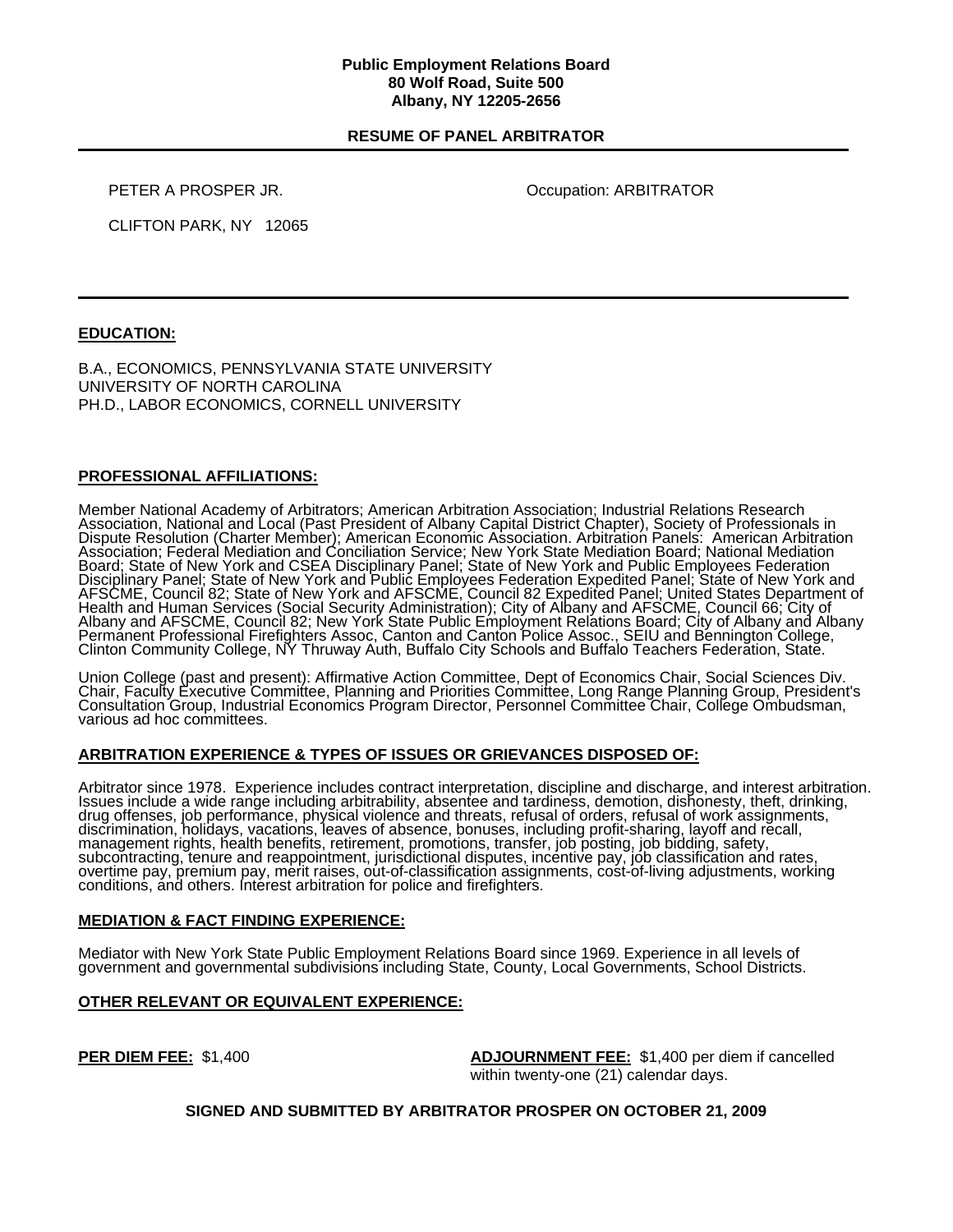### **Public Employment Relations Board 80 Wolf Road, Suite 500 Albany, NY 12205-2656**

# **BILLING DISCLOSURE STATEMENT**

#### ARBITRATOR'S NAME: **PETER A PROSPER JR.**

The following is a description of my fees and expenses:

#### A) HEARING TIME.

- (1) My per diem is **\$1400** for each day or any part thereof spent hearing a case.
- (2) If a hearing day exceeds \_\_\_ hours, I charge:

a second full per diem a prorated per diem

no additional charge **X** other (describe): CHARGE DEPENDS UPON CIRCUMSTANCES INCLUDING REASONS FOR EXTENDED DAY, AMOUNT OF TIME OVER EIGHT HOURS, ETC. CHARGES WILL BE DISCUSSED AND MADE KNOWN TO PARTIES AT TIME OF OCCURRENCE.

(3) Additional comments:

B) STUDY TIME.

- (1) I charge **\$1400** for each day spent in preparation of the opinion and award.
- (2) This charge **X\_** will \_\_\_ will not be prorated for partial days devoted to such preparation.
- (3) Additional comments:

### C) TRAVEL TIME AND EXPENSES.

(1) When travel time plus hearing time exceeds \_\_\_\_\_ hours in a calendar day:

\_**X \_** Not applicable (no additional charge)

I charge as follows (describe):

(2) I charge for actual, travel-related expenses incurred in connection with the case \_**X**\_\_YES \_\_\_\_ NO.

Where appropriate, a mileage charge for auto travel will be billed at:

- **X** Prevailing IRS rate **\_\_\_\_** Other (describe):
- (3) When the scheduled hearing day(s) requires an overnight stay:
	- \_\_**X**\_ There is no charge, other than for lodging and subsistence.

\_\_\_\_\_ I charge as follows (describe):

(4) Additional Comments: